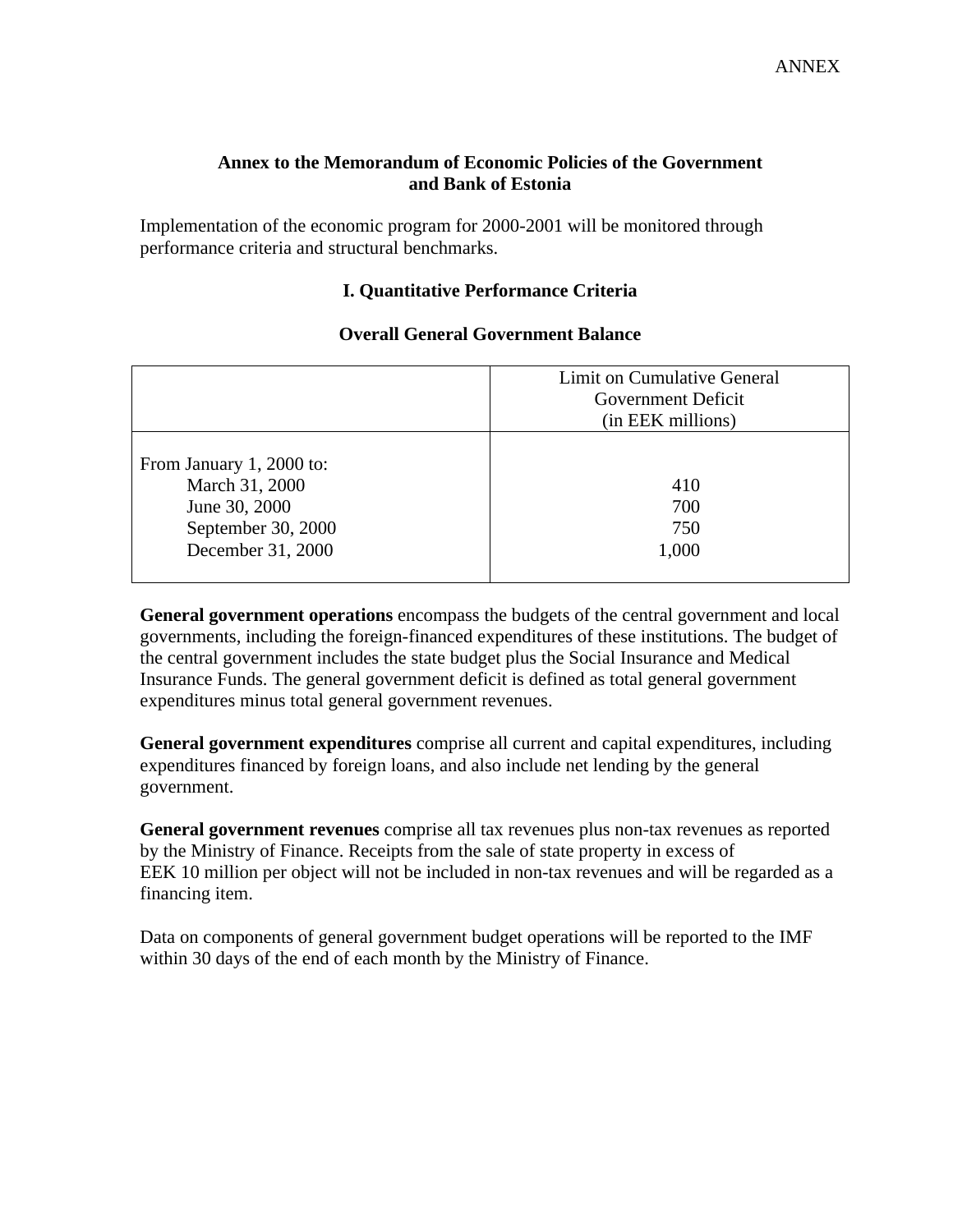## **Net international reserves \_\_\_\_\_\_\_\_\_\_\_\_\_\_\_\_\_\_\_\_\_\_\_\_\_\_\_\_\_\_\_\_\_\_\_\_\_\_\_\_\_\_\_\_\_\_\_\_\_\_\_\_\_\_\_\_\_\_\_\_\_\_\_\_\_\_\_\_\_\_\_\_\_\_\_**

|        |                                     | Minimum Level (in DM millions) |
|--------|-------------------------------------|--------------------------------|
| As of: | December 31, 1999                   | 216                            |
|        | January 1 through December 31, 2000 | 200                            |

This floor will be adjusted:

- for any profit transfers to the state budget, and;
- by the amount of the proceeds from the sale of the Bank of Estonia's equity participation in Optivabank.

**Net international reserves** consist of gross foreign reserves of the Bank of Estonia, minus net liabilities of the Bank of Estonia (including currency board liabilities). The value of these assets and liabilities will be expressed in deutsche marks.

For the purposes of the program, the gross foreign reserves of the Bank of Estonia shall be defined as monetary gold, holdings of SDRs, any reserve position in the IMF, and holdings of foreign exchange in convertible currencies by the Bank of Estonia. Excluded from gross foreign reserves are capital subscriptions to foreign financial institutions, long term nonfinancial assets of the Bank of Estonia, and any assets in non-convertible currencies. Also excluded are assets held abroad by public enterprises and general government. On December 31, 1999, gross reserves of the Bank of Estonia, as defined here, amounted to EEK 13,334 million (equivalent to DM 1,667 million).

For the purposes of the program, **net liabilities of the Bank of Estonia** shall be defined as the Bank of Estonia's total liabilities, excluding Estonia's quota in the IMF and the Bank of Estonia's capital accounts. Government obligations associated with purchases under the STF will not be included among the net liabilities of the Bank of Estonia. On December 31, 1999, net liabilities of the Bank of Estonia, as defined here, amounted to EEK 11,604 million (equivalent to DM 1,450 million).

Performance will be monitored from information supplied monthly by the Bank of Estonia in the agreed format. The monthly data will be provided to the IMF within seven days of the end of each month throughout the program period.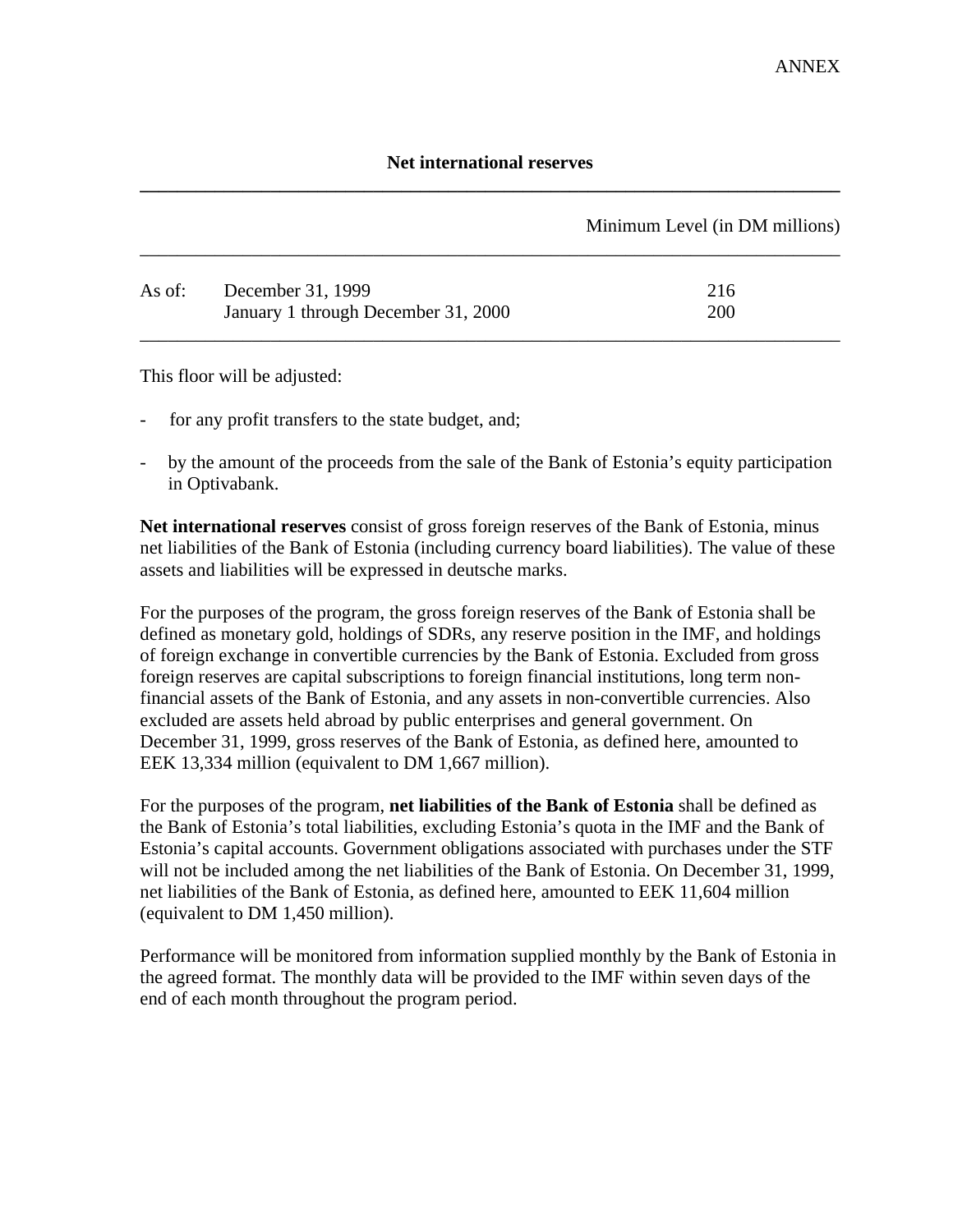### **Currency Board Cover**

The Bank of Estonia will ensure that gross foreign reserves of the Bank of Estonia are at least equal to the currency board's liabilities at all times. Currency board liabilities will comprise kroon notes and coins in circulation, total reserve deposits of banks with the Bank of Estonia, certificates of deposit issued by the Bank of Estonia and kroon liabilities of the Bank of Estonia in its correspondent accounts. For the purposes of this performance criterion, currency board liabilities will be expressed in terms of foreign exchange using the official exchange rate of EEK 8 per deutsche mark. On December 31, 1999, currency board liabilities amounted to EEK 11,526 million (equivalent to DM 1,441 million).

Performance will be monitored from information supplied monthly by the Bank of Estonia in the agreed format. The monthly data will be provided to the IMF within seven days of the end of each month throughout the program period.

#### **Ceilings on Contracting or Guaranteeing of New External Debt** (In millions of U.S. dollars)

|                        | Maturities    |                |                                                  |
|------------------------|---------------|----------------|--------------------------------------------------|
|                        | Two years and |                | Of which: over<br>two years but<br>less than ten |
|                        | under         | Over two years | years                                            |
| Cumulative limits from |               |                |                                                  |
| January 1, 2000 to:    |               |                |                                                  |
| March 31, 2000         | 0             | 130            | (15)                                             |
| June 30, 2000          | 0             | 200            | (20)                                             |
| September 30, 2000     | 0             | 250            | (30)                                             |
| December 31, 2000      |               | 250            | (30)                                             |

During the program period, neither the government (including the central government), official extrabudgetary funds and entities, and local governments (but excluding the Bank of Estonia) shall contract or guarantee debt of an original maturity of two years or less, other than for normal import financing.

The government is defined in the same way as for the performance criterion for the overall balance of the general government. Excluded from the limits is the use of Fund resources; but other balance of payments support, including loans from official creditors and foreign banks, is included within these limits. The amount of debt contracted or guaranteed will be valued at the relevant currencies of denomination and converted into U.S. dollars using the Bank of Estonia's official exchange rates prevailing at the time the debt is contracted. Observance of the limits shall be verified for the dates shown above. Information on contracting, guaranteeing and disbursements of external debt in the agreed format will be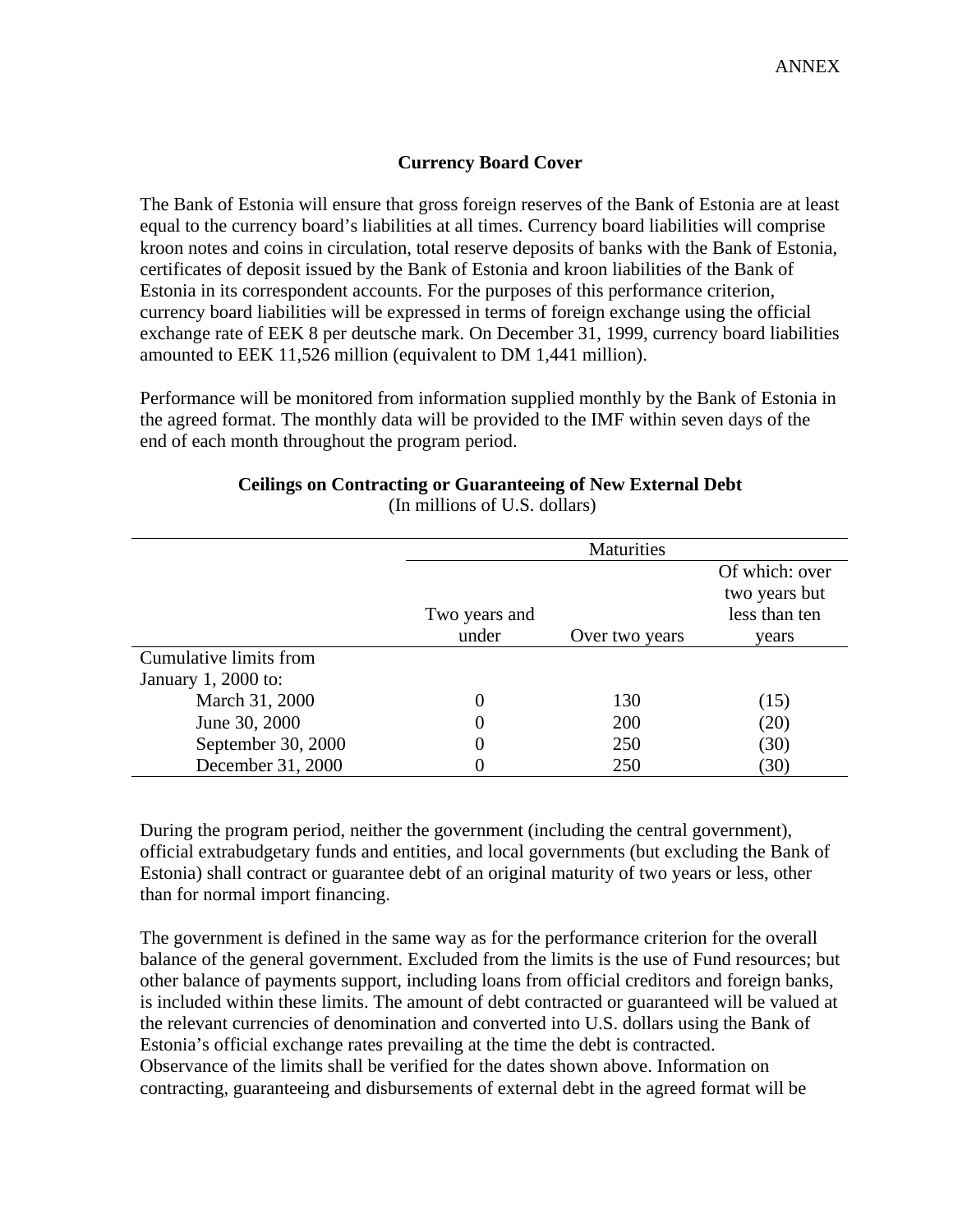reported monthly to the Fund within 30 days of the end of each month by the Ministry of Finance.

### **II. Structural Performance Criterion**

The following will constitute a structural performance criterion under the program:

#### **Basic Budget Law**

The government will submit to parliament by June 30, 2000 a new draft Basic Budget Law that will, inter alia, provide for the inclusion in the government budget the utilization of foreign loans and grants and allow for greater control to be exercised over local authority budgets. The provisions of this Law would apply to the budget for 2001.

#### **III. Structural Benchmarks**

The main structural measures of the program will be monitored through structural benchmarks which are summarized in Table 2.

#### **IV. Program Review**

The first program review, to be concluded by June 30, 2000, will focus particularly on the evolution of the fiscal deficit and the implementation and adequacy of measures undertaken to contain this deficit within agreed limits. The second program review, to be concluded by December 15, 2000, will review the budget for 2001 and set program performance criteria for end-March and end-June 2001. This review will also focus on pension reform. The conclusion of both program reviews will be a performance criterion.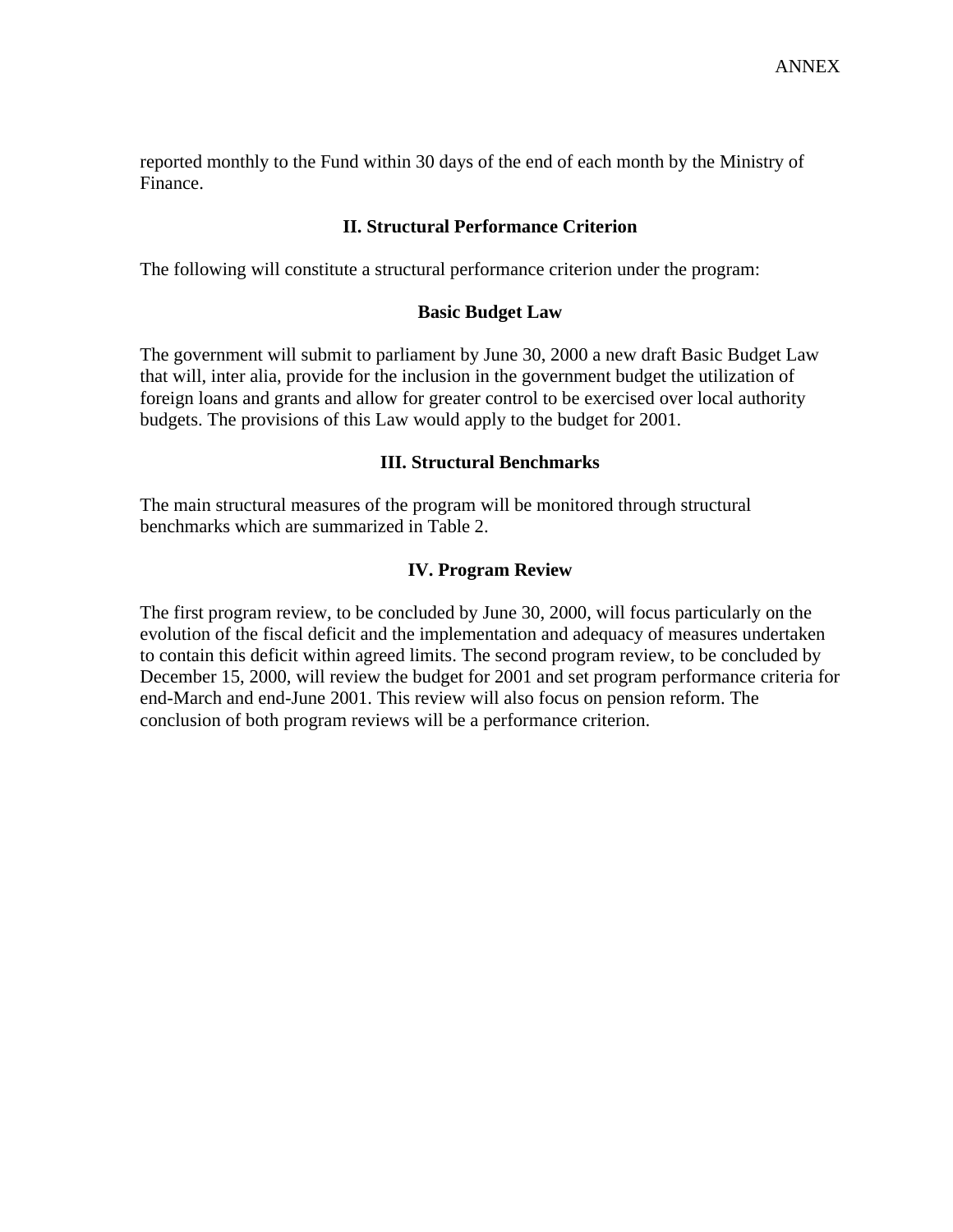|                                                      | Performance                     |  |
|------------------------------------------------------|---------------------------------|--|
|                                                      | Criteria                        |  |
|                                                      |                                 |  |
|                                                      | (In millions of kroons)         |  |
| I. Limit on cumulatative general government deficit: |                                 |  |
| From January 1, 2000 to:                             |                                 |  |
| March 31, 2000                                       | 410                             |  |
| June 30, 2000                                        | 700                             |  |
| September 30, 2000                                   | 750                             |  |
| December 31, 2000                                    | 1,000                           |  |
|                                                      | (In millions of deutsche marks) |  |
| II. Minimum levels for net international reserves of |                                 |  |
| the Bank of Estonia 2/:                              |                                 |  |
| December 31, 1999 (actual):                          | 216                             |  |
| January 1 through December 31, 2000                  | 200                             |  |
|                                                      |                                 |  |

#### Table 1. Estonia: Quantitative Performance Criteria Under the 2000-2001 Program 1/

III. Ceilings on external short-, medium-, and long-term debt of general government of which:

|                                             |                       |                               | Maturity of more      |  |
|---------------------------------------------|-----------------------|-------------------------------|-----------------------|--|
|                                             | Matruity of 0-2 years | Maturity of                   | than 2 years but less |  |
|                                             | 3/                    | over 2 years                  | than 10 years         |  |
| Cumulative changes from January 1, 2000 to: |                       | (In millions of U.S. dollars) |                       |  |
| March 31, 2000                              | $\overline{0}$        | 130                           | 15                    |  |
| June 30, 2000                               | $\Omega$              | 200                           | 20                    |  |
| September 30, 2000                          | $\theta$              | 250                           | 30                    |  |
| December 31, 2000                           | $\Omega$              | 250                           | 30                    |  |
|                                             |                       |                               |                       |  |

IV. The government will not accumulate external payments arrears during the period of the arrangement

V. The currency board is to be fully backed with foreign exchange at all times 4/

1/ Definitions of the concepts to be measured are set out in the Annex to the Memorandum of Economic Policies.

2/ This minimum level will be adjusted by any profit transfers to the state budget and by any proceeds from the sale of Optivabank.

3/ Excluding normal import financing.

4/ The gross foreign reserves of the Bank of Estonia did not fall below the currency board's liabilities through December 1999.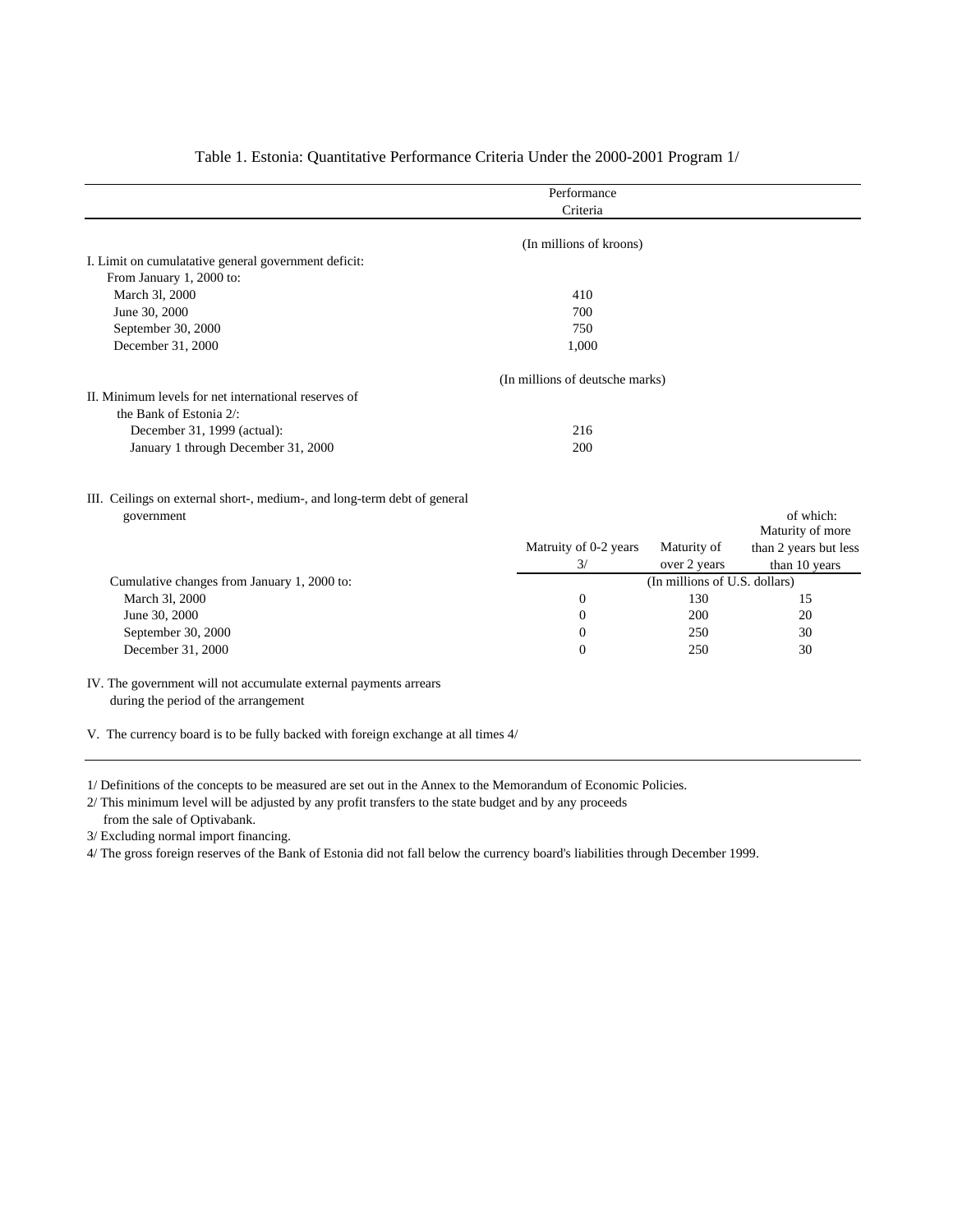### Table 2. Estonia: Structural Performance Criteria and Benchmarks under the 2000-2001 Program

| Measures                                                                                                                                                                                                  | <b>Implementation Date</b> | <b>MEP</b> Paragraph |  |
|-----------------------------------------------------------------------------------------------------------------------------------------------------------------------------------------------------------|----------------------------|----------------------|--|
| <b>Structural Performance Criterion</b>                                                                                                                                                                   |                            |                      |  |
| Submit new Basic Budget Law (including improved<br>oversight and control over extrabudgetary funds, local<br>governments, and agencies).                                                                  | June 30, 2000              | 28                   |  |
| <b>Structural Benchmarks</b>                                                                                                                                                                              |                            |                      |  |
| 1. Implement improved loan assessment framework,<br>including a uniform minimum loan provisioning<br>system in line with international standards.                                                         | March 31, 2000             | 33                   |  |
| 2. Initiate assessment of compliance with good<br>practice codes for fiscal and monetary policy.                                                                                                          | June 30, 2000              | 20                   |  |
| 3. Submit to parliament a new Securities Market Law<br>in line with FSAP/FSSA recommendations                                                                                                             | June 30, 2000              | 34                   |  |
| 4. Decide on organizational and legal principles for<br>unified financial supervision agency                                                                                                              | June 30, 2000              | 34                   |  |
| 5. Complete upgrading of Energy Inspectorate                                                                                                                                                              | June 30, 2000              | 42                   |  |
| 6. Submit to parliament complete pension reform<br>package, including proposed eligibility criteria and<br>benefits for second tier of pension system, consistent<br>with World Bank/IMF recommendations. | December 1, 2000           | 39                   |  |